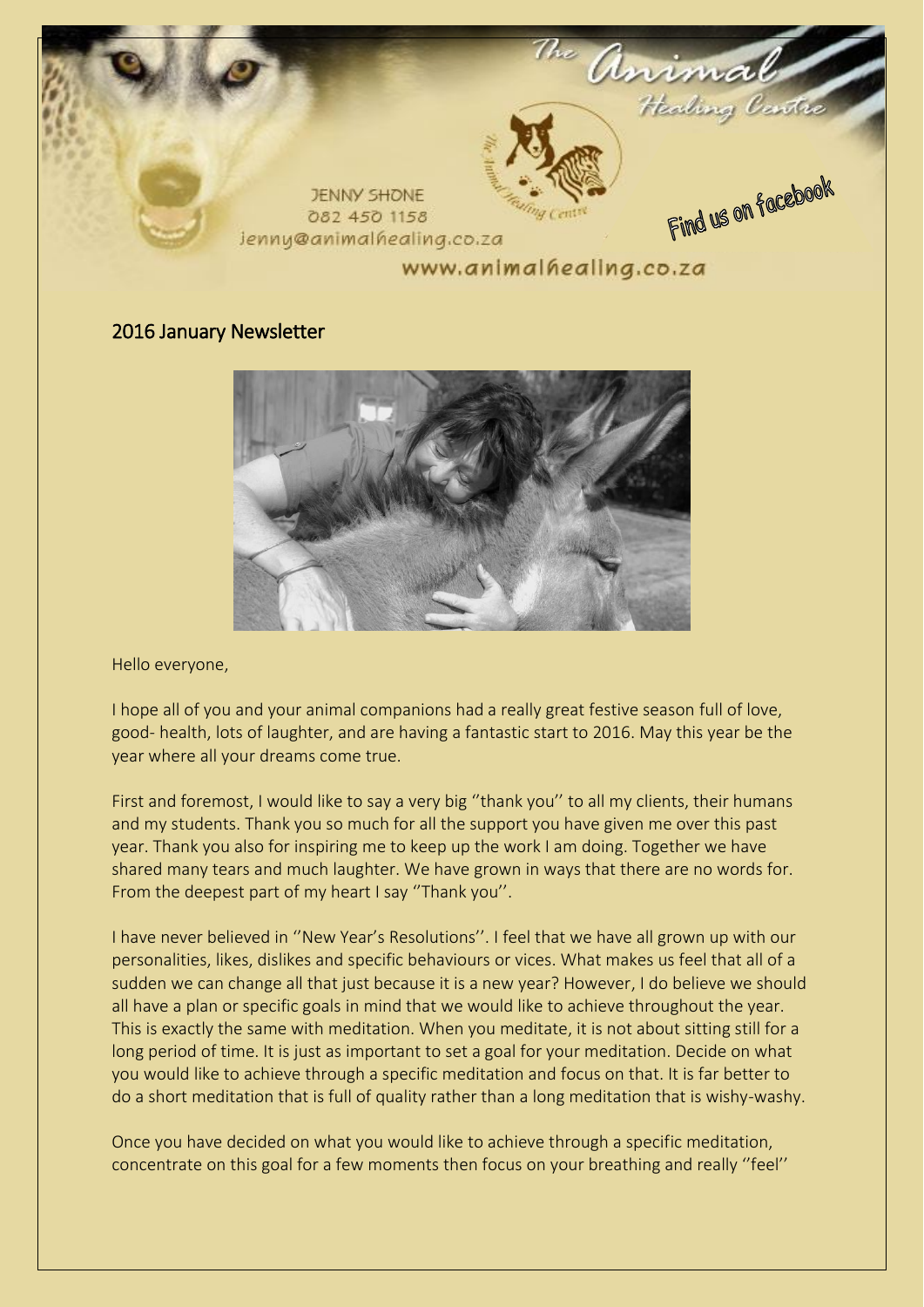yourself achieving this goal. You achieve nothing by doing nothing and remember your thoughts are far more powerful than your words. So ''Think carefully and speak wisely''.

I am one of those people who feel that the biggest gift you can ever give anyone is the gift of ''empowerment''. This means guiding someone but allowing them to make their own mistakes as long as they learn from the mistakes they make. It also means putting them in a position where they can take responsibility for themselves and grow through their experiences.

Every single person and animal is put in our paths for a reason and has something to teach us as well as learn from us. There is no one anywhere in the world that knows so much that they can't learn from others.

Although I have been a professional animal communicator for many years I still really enjoy taking part in workshops or courses run by other animal communicators. And yes, I do learn from them as well

I feel there is always room for improvement and growth, so this year I am planning on taking part in a few workshops and courses to improve my own psychic, intuitive and healing abilities. This IS the basis of all animal communication. If your intuitive abilities are open and in-tune, your telepathic skills with animals will only be that much more powerful and accurate.

Just like everything else you are trying to accomplish in your life you need to constantly work at it to improve it.

Last year was an extremely difficult year for a lot of people ''including myself''. To improve the energy around us and that of the animals we share our lives with will not happen by sitting around complaining about the difficult times. It will only improve if we actually do something about it and consciously work on balancing and improving the energy surrounding us.

Changing the energy around us and our loved ones should not be a chore. It needs to be fun, otherwise all we will be effectively doing is adding more negative energy to the already negative energy surrounding us. By making it fun and using laughter and sound, you can do wonders to lifting the energy and creating a more balanced, powerful and healthy energy.

There are many ways of performing healing and one of them is healing through vibration. This is why cats are such amazing and natural healers. When a cat purrs, the purr causes a specific vibration which then enters into the cells of the person that the cat is sitting on. This vibration then moves through the body in a very subtle way and removes negative or unhealthy energy replacing it with good, vibrant and healthy energy.

This year I have decided to get myself a drum and start some drumming exercises. I will then get a small group of friends together every full moon to do a ''full moon drumming meditation'' and work on lifting the energy to bring about good and positive experiences and healing for the planet, all the animals who inhabit it including the people.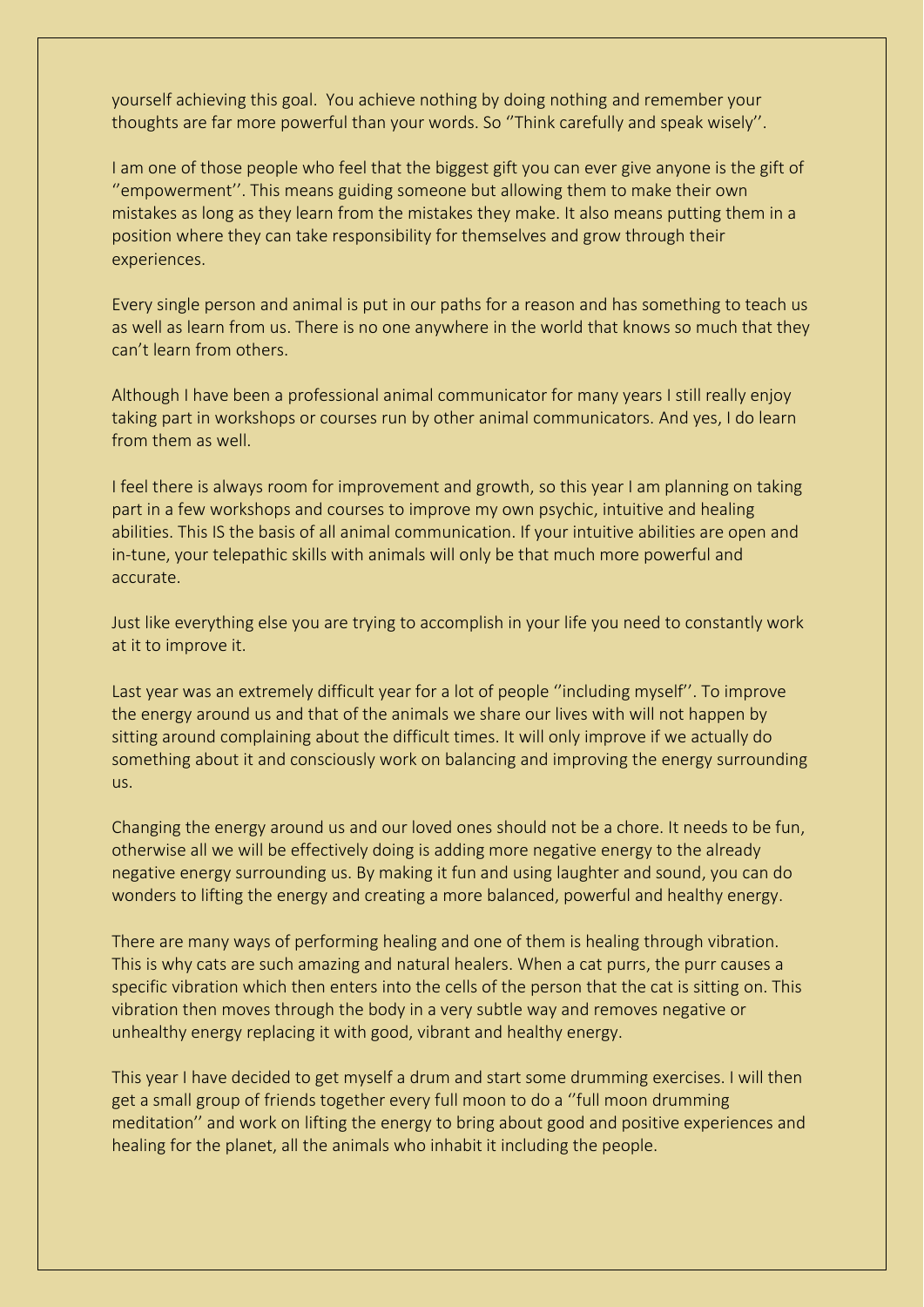It would be great if some of you could also do something similar. Imagine all the good that will come of little groups of powerful souls all working to improve the energy around the entire earth plain?

There is no reason why just because we are ''working'' at something it shouldn't be fun! My suggestion is that everyone finds something to smile or laugh about each and every day and keep the energy light!!!



## New Arrival



Some exciting news to start the year. Just before Christmas, Leyla joined the family. She is the most amazing, sweet, energetic, stubborn and lovable little Husky puppy. She was 10 weeks old when she came to live with us and instantly injected so much enthusiasm (not to mention holes) into the family and the furniture. I had forgotten just how difficult a husky puppy could be!!!

It was love at first site (or is that first ''Bite'' for Isis and Gabriel).

I have always wondered why it is that when you have two well behaved dogs, and you bring in a naughty little dog, suddenly you end up with three ''naughty'' dogs? Our house will never look the same again. There is more mud inside than outside at the moment.

It is the same with the donkeys. I used to have four really good, well behaved donkeys until one day I brought in a naughty little mini mule (Henry) and now I have four naughty donkeys and a naughty mule??? Anyone got any answers for me on this? None of the donkeys will fess up!!!

Anyway, back to the dogs. Gabe and Isis have been going to school ''mainly to give Gabe some stimulation and training'' He really is extremely intelligent. I can't leave Isis at home so she comes too and does a little work then just goes for a walk while Gabe is showing off and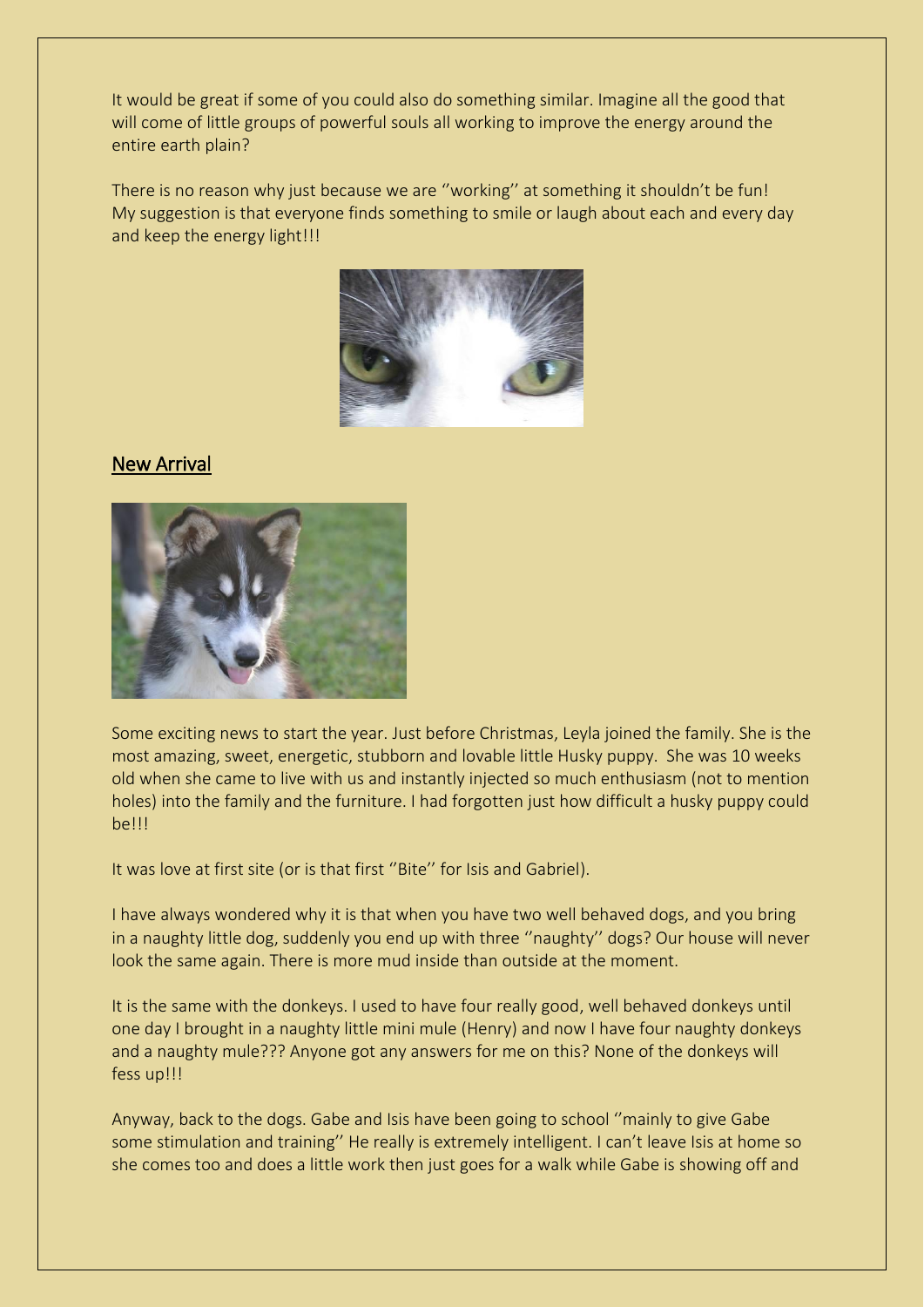doing his thing. So obviously I now have to take Leyla with us so she can be socialised and not be left at home on her own either.

On Sunday I asked Sylvie who is the wife of Colin our dog trainer to please puppy sit for me and keep an eye on Leyla while we were training. I thought she would just keep Leyla in the shade and allow her to watch us. But she had other ideas. When I looked around there was little Leyla in the row with all the big dogs lining up and walking and sitting and going through the motions. It was very cute. She only did ten minutes but it kept her asleep for the rest of the day.

I am looking forward to seeing how little Leyla develops and grows but I will still have to protect the cats and the furniture, not to mention our shoes.

At the moment Leyla is ruling the roost, and Gabe and Isis have to toe the line!!!



# **Workshops**

### Valentine's Day fundraiser workshop in Henley-on-Klip:

On Valentine's Day 14th Feb 2016 we will be running a very special Fundraiser/Workshop in Henley-on-Klip at the Henley Hound Restaurant, Ewelme Road. The Henley Hound are proud supporters of Rainbow Nation Animals and welcomes the opportunity to host this unique workshop.

This will be a special and different workshop focusing on the heart and soul connection with the love-of-your-life animal companion. We will concentrate on the soul of our animals and how to make the ultimate heart connection with them.

A fantastic buffet lunch with vegetarian options prepared by a top chef will be included and all proceeds will go to Rainbow Nation Animals Township Project.

Please join us and bring your partner, family and friends and help us make this A day to remember for these awesome and very special township animals. For more information please contact: Helen on 082 553 7700 or [helen@net1.co.za](mailto:helen@net1.co.za)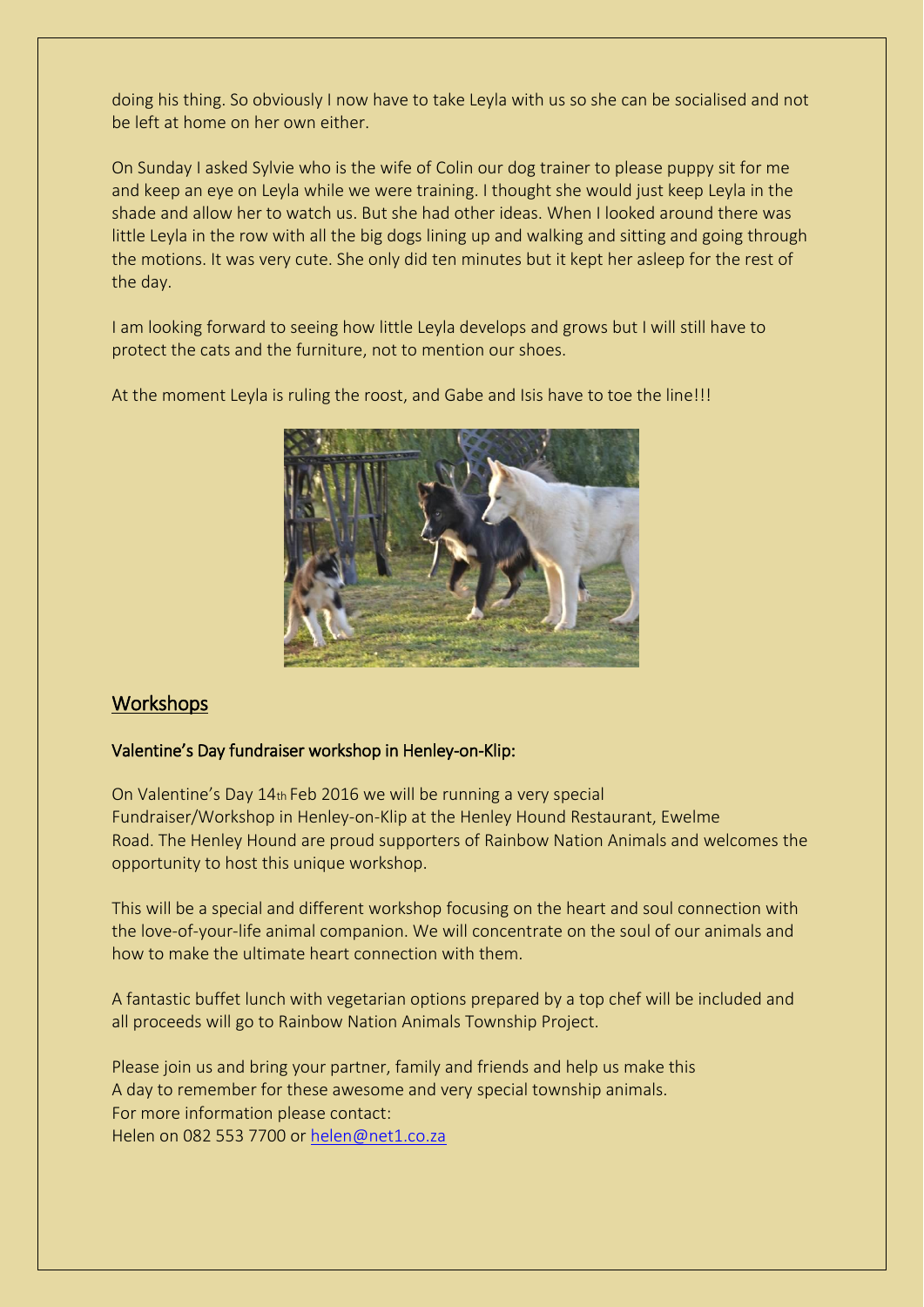## KZN Two Day Animal Telepathic Communication Workshop:

### *Learn practical uses for your telepathic communication skills.*

This two day workshop will take you to a deeper level of animal telepathic communication. Once you have learnt the basics of how animals communicate, you will be taught practical ways of applying this skill to your everyday life. You will go on a journey of learning to "track" lost animals using telepathic techniques and will also fine -tune the art of intuitive medical body scanning.

All these techniques are designed to improve the quality of the lives of your animal companions and any animal that crosses your path. By accessing your telepathic abilities you will find that your bond with all animals will deepen and your understanding of them will reach levels you never thought were possible.

This will be a rather intense two days filled with fun and laughter.

### For information and booking for this workshop please contact Kim: 082 462 0294 or Jenny o[n jenny@animalhealing.co.za](mailto:jenny@animalhealing.co.za)

## New workshops for 2016

#### Psychic Development Workshop

This year I have decided to run some workshops ''improving your psychic abilities'' These workshops will be run as ''hosted workshops''. For those of you who are interested in developing this skill and can get a small group together, I will come to your home to run this workshop.

In this workshop we will energise our Chakra systems and open our third eye to be able to tap into our psychic abilities which will take us to a much deeper level of understanding and insight. Always remembering that these abilities are only ever used for the good or betterment of others, and never used for negative means.

### Connecting with crossed over animals

This workshop is very close to my heart as this is the reason I got into this work in the first place. Here you will learn the basics of how the soul works and what happens to our animals when they cross over. Where they go and what they do on the other side.

You will also learn just how easy it is for them ''once they cross'' to see and hear everything we do in the physical world. You will also learn how to prepare yourselves so that you too can connect and see, hear or feel them.

This workshop will also be held for small groups in the privacy of your own home just as the above mentioned workshop.